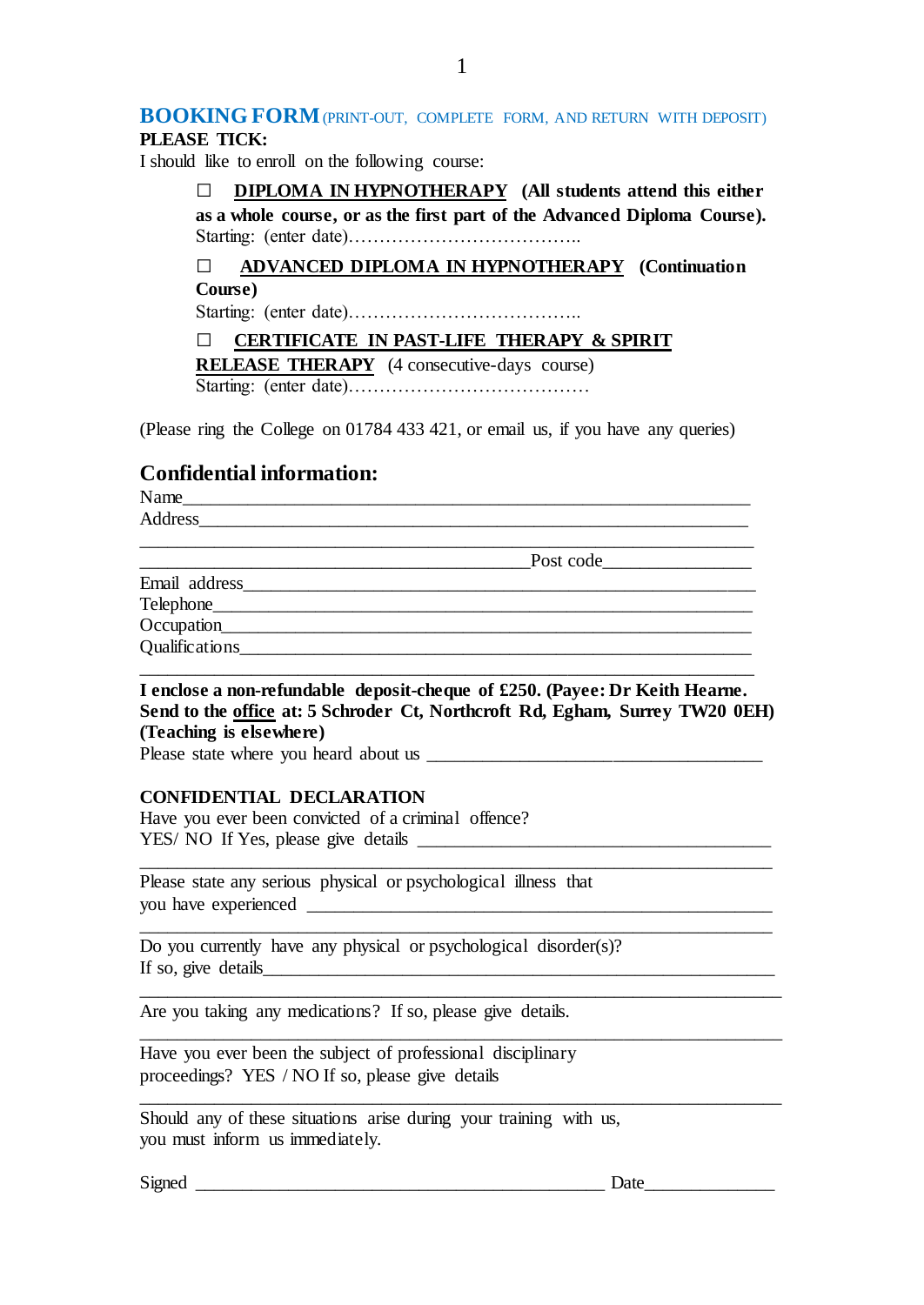**During the present change-over period in hypnotherapy training in the UK, with the introduction of self-regulation, you may become a practising hypnotherapist through this College in either of TWO ways:** 

1.Attend a **ten-day Intensive course over a fortnight (ie week-days), plus ONE weekend**, that enables you to attain our **Diploma in Hypnotherapy**, join the **GHR** (**General Hypnotherapy Register**) as an **Affiliate,** and obtain insurance. You may then set up in practice. (Bear in mind that requirements may come along at some future date that you must complete a full course. We may then be able to train you up, by arrangement, and take into account your previous training with us).

2.Attend our full professional **Advanced Diploma in Hypnotherapy** course – meeting the agreed Core Curriculum and Learning Outcomes as mapped to the revised National Occupational Standards for Hypnotherapy, and thereby rendering you eligible, on its successful completion, for full Membership of the **GHR**, and Registration with the **CNHC**.

The **Advanced Diploma Course** consists of the **Diploma Course** (see (1) above) **plus THREE weekends** (a month apart), totalling 120 hours. There is also a substantial amount of home-work – reading, essays, etc (and exams at the end), for the full **Advanced Diploma in Hypnotherapy**.

> N.B. Dr Hearne endeavours to teach most of each course himself. \*\*\*

We also run occasional intensive courses for a **Certificate in Past-life Therapy & Spirit Release Therapy** for people who are just interested in those fields for selfknowledge, or for suitably qualified therapists wishing to add these fields to their skills.

\*\*\*

## **LOCATION**

Our courses are usually taught at **Englefield Green,** near **Egham, Surrey. (Tite Hill, TW20 0NF)**. We can supply a list of local B&B places.

## **TIMES**

The teaching hours are usually between **9.30am** and approximately **5.30pm** with a lunch break and short morning & afternoon breaks.

#### **COURSE FEES**

(Non-refundable deposit: **£250**. The balance is to be paid on day 1 of the Course)

#### **DIPLOMA IN HYPNOTHERAPY: £1,750**

When you complete the **Diploma** you may decide to stay at that point and set up your practice, or continue onto the **Advanced Diploma** course. The additional tuition fee then is  $\pounds 900$ , plus  $\pounds 150$  exam fee – paid at the time of the exam.